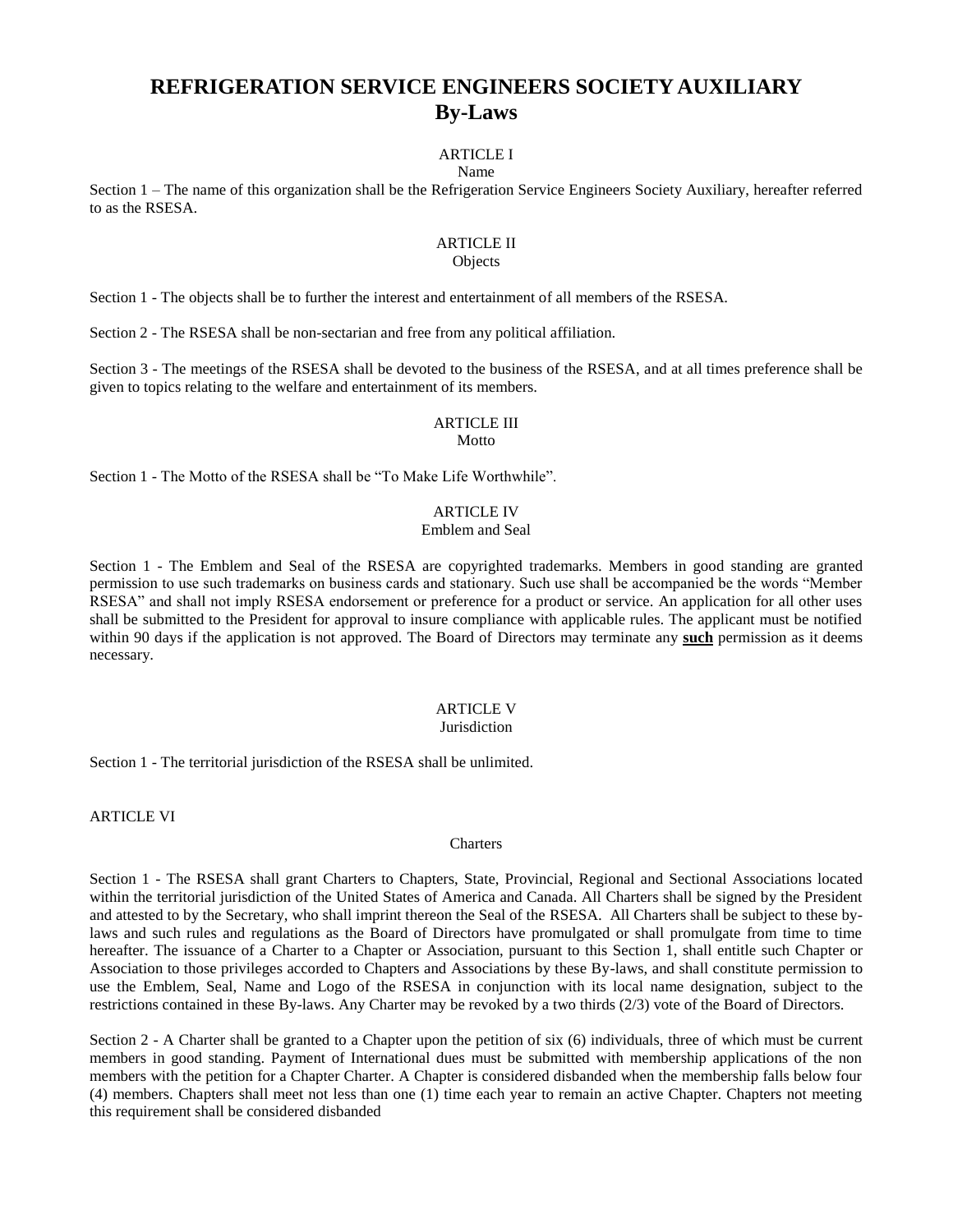Section 3 - A Charter shall be granted to a State or Provincial Association with the petition of two (2) or more Chapters within any State, or Province, each Chapter having six (6) or more members in good standing.

Section 4 - A Charter shall be granted to a Regional or Sectional Association upon the petition of two (2) or more State, or Provincial Associations or the majority of the Chapters therein. If there are no Chapters within the Regional or Provincial geographic area, ten (10) members-at-large in good standing of that area may petition to form a Regional or **Sectional**  Association and be granted a Charter.

Section 5 - The President shall designate a RSESA Board Member or RSES International Officer or Director to present the Charter to a Chapter, State, Provincial, Regional or Sectional Association unless specifically requested to approve any other RSESA or RSES member chosen by the Chapter, State, Provincial, Regional or Sectional Association for the presentation.

#### ARTICLE VII Membership

Section 1 - Membership in the RSESA is open to all individuals who are associated with the refrigeration and air conditioning industry; employees of industry related companies, family members and associates of RSES members.

Section 2 - The RSESA shall furnish membership applications to those individuals qualifying and wishing to join the RSESA. The applications shall include, but not be limited to Name, Address, Phone Number, E-mail Address and Name of the RSESA Chapter if there is a connection to such a Chapter.

Section 3 - It shall not be required that a member be associated with a Chapter. Such Members shall be Members-At-Large.

Section 4 - A Member may be elected as an Honorary Member of the RSESA at an annual meeting upon recommendation of the Board of Directors. RSESA Honorary Members shall have their annual national dues waived by the RSESA.

Section 5 – Chapters may confer "Chapter Honorary Membership" on any of its members at their discretion. International dues for such honored members must be remitted to the International Treasurer by the Chapter.

Section 6 – **Privileges of members (1) A** member must have reached the age of eighteen (18) years of age to begin membership tenure and vote at Chapter meetings, serve as a voting delegate, serve as an alternate delegate, serve as a proxy or vote as a member at large.

# ARTICLE VIII

Dues

Section 1 - The Board of Directors shall from time to time review the amount of annual dues and recommend such changes it deems necessary to the House of Delegates at the annual meeting for approval by the membership as represented by Chapter Delegates, Alternate Delegates, Proxies and Members at Large who are present at the annual meeting. Prior to the vote the recommended changes shall be published in the official publication on the RSESA 60 sixty days prior to the vote.

Section  $2$  - Yearly dues are due January 1<sup>st</sup> each year. All members whose dues are not paid by that date are delinquent and if dues are not paid by March  $31<sup>st</sup>$  are removed from the membership rolls.

Section 3 - Former Members who have been delinquent for not more than three (3) years may reinstate their membership with continuity of membership by paying all back dues to date.

#### ARTICLE IX **Officers**

Section 1 - The officers of the RSESA shall consist of a President, Vice-President, Secretary, Treasurer, Sergeant-At-Arms and Historian, who shall be elected by the membership as represented by Chapter Delegates, Alternate Delegates, Proxies and Members-at-Large present at the annual meeting..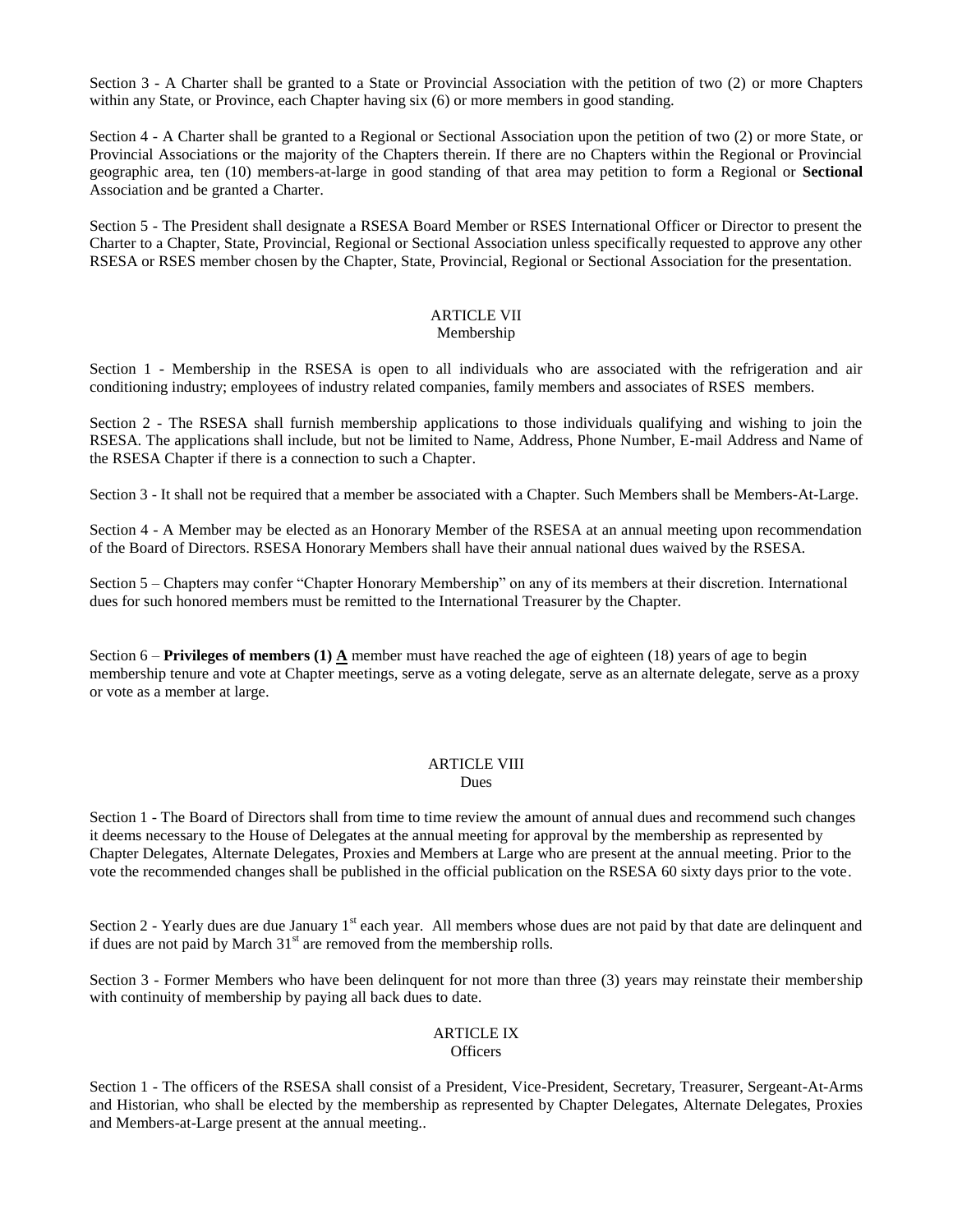Section 2 - To be eligible for election as an Officer or Director a member must have been a member for a minimum of one (1) year, and must be at least eighteen (18) years of age.

Section 3 - All officers shall be elected for a one (1) year term of office except the Secretary and Treasurer. Who shall be elected for a two (2) year term. The Secretary and Treasurer will be elected on alternate years. No Officer may be elected to the same office for more than two (2) consecutive terms

Section 4 - The officers shall serve until the next annual meeting or until their successors have been elected and installed.

Section 5 - Should a vacancy occur among the officers for any reason, it shall be the duty of the President to appoint an Acting Officer within thirty (30) days of notification of the vacancy to serve the remainder of the term in the office vacated except as provided in Article X, Section 1, Vice-President.

#### ARTICLE X

#### Duties of Officers

Section 1 - The duties of the Officers shall be those as implied by their office title and as specified herein.

#### President

The President shall preside at all meetings and shall appoint all standing committee Chairpersons. The President shall be an exofficio member of all standing committees, without the right to vote. The President must authorize any and all expenditures before payment may be made by the Treasurer. The President shall have charge of the RSESA seal.

#### Vice-President

The Vice-President shall render assistance to the President and in the absence of the President perform the duties of the President. If the office of President should become vacant for any cause, the Vice-President shall become the Acting President for the remainder of the unexpired term of the President with all of the duties, rights and privileges of the office.

#### Secretary

The Secretary shall keep a record of the business proceedings of the RSESA, and provide an annual report to the Editor of the "Sight Glass" for publication in the pre-conference edition. The Secretary shall keep the correspondence of the RSESA and furnish such correspondence to Officers, Directors and Committees as required for them to perform their assigned duties. The Secretary shall keep a list of all committees, and shall furnish said committees with all papers referred to them for action. The Secretary shall receive from the Treasurer all RSESA membership applications for addition to the membership roll. The Secretary shall notify all members of all meetings as provided in ARTICLE XIII, Section 3 of these By-laws and furnish necessary information to the Director of Credentials at all meetings.

#### Treasurer

The Treasurer shall receive and deposit all income of the RSESA, pay all bills approved for payment by the President, keep accurate accounts of all receipts and expenditures and provide a written, audited report to the RSESA at the annual meeting. The Treasurer shall receive all membership applications and forward them to the Secretary. The treasurer shall send dues invoices to all members by December 1<sup>st</sup> each year and notify all members whose dues have become delinquent and remove them from the membership roll if not paid by March 31<sup>st</sup> and notify the Secretary of such removals. The Treasurer shall be required to give bond in the sum of not less than five thousand (5,000.00) dollars, or as much as may be determined from time to time by the Board of Directors. The RSESA shall bear the cost of such bond.

#### Sergeant-At-Arms

The Sergeant-At-Arms shall assist the President in conducting all meetings, maintain order, lead the opening ceremonies, call the roll of Officers and Directors and have charge of the RSESA property, such as flags and banners. The Sergeant-At-Arms shall monitor the voting process and collect ballots for counting.

#### Historian

The Historian shall maintain a current history of the RSESA and provide an annual report to the "Sight Glass" editor for publication in the pre-conference edition.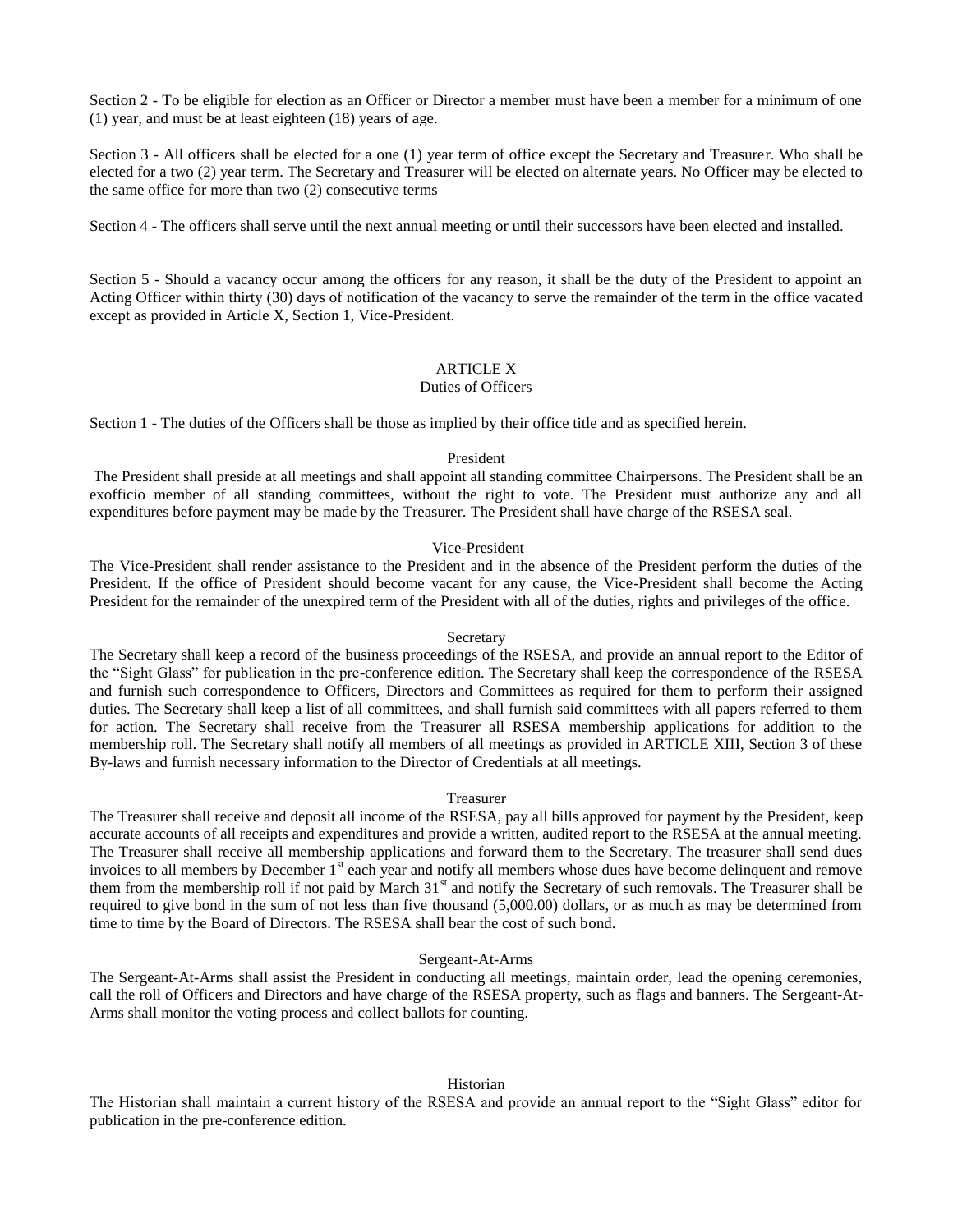#### ARTICLE XI Board of Directors

Section 1 - The Board of Directors shall consist of the Officers, Immediate Past President and five (5) Directors elected by the membership as represented by Chapter Delegates, Alternate Delegates, Proxies and Members At Large who are present at the annual meeting.

Section 2 - The Directors and their duties shall be as follows:

Director of Publicity shall get as much information as possible about the RSESA into all publications of State, Provincial, Regional and Sectional Associations, and send all publicity for the annual conference to the "Sight Glass" editor for insertion in the pre-conference issue.

Director of Membership shall have charge of all information and material for the formation of Chapters and upon request, send such material to individuals interested in the formation of a Chapter.

Director of Credentials shall provide Delegate/Proxy credentials forms to each chapter and member at large not less than sixty (60) days prior to the annual meeting, have charge of credentials verification and issue ballots at the annual business meeting. The credential forms shall request all information required by the credentials Committee and include proper instructions for completion.

Director of Officer Activities shall have charge of the "Round Robin Letter" and assure that each Officer and Director receives it during the year. This shall be made into a scrap book for presentation to the outgoing President at the annual installation ceremonies as a memento of their year as President.

Director of Chapter Supplies shall have charge of all Chapter supplies and keep an accurate account of all supplies purchased and sold during the year and make a report at the annual meeting.

Section 3 - Should a vacancy occur for any reason among Directors, it shall be the duty of the President to appoint an Acting Director within thirty (30) days of notification of the vacancy, who shall serve until the next annual meeting and elections.

Section 4 - The Directors shall serve until the next annual meeting or until their successors have been elected and installed.

### ARTICL XII

### **Committees**

Section 1 - The President shall appoint the Chairperson of all Standing Committees. The Chairperson shall appoint all other members of their Committee with the approval of the President...

Section 2 - The President or the Board of Directors may appoint Special Committees as each deem necessary. Such Special Committees shall only deal with the issues for which they were appointed.

### ARTICLE XIII

#### Meetings

Section 1 - The annual conference shall be held at such time and place as may be designated by the Board of Directors. The annual business meeting shall be held during the annual conference.

Section 2 - Special meetings may be called by the President or a majority vote of the Board of Directors. These special meetings may be held by conference telephone call or video conferencing.

Section 3 - The Secretary shall notify all members of all meetings not less than sixty (60) days prior to the dates of such meetings. All notices shall include date, time and place of such meetings.